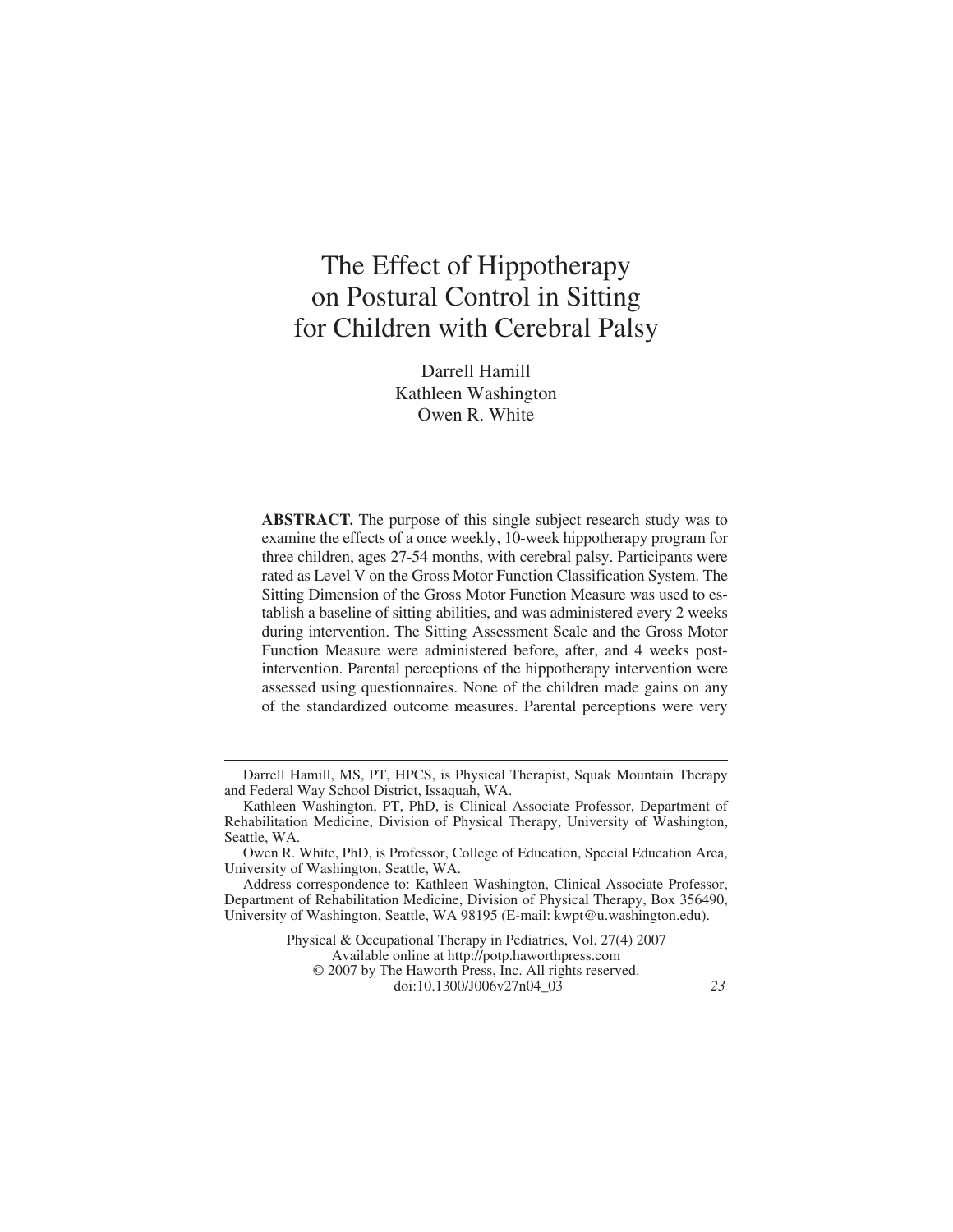positive, with reported improvements in range of motion and head control. doi:10.1300/J006v27n04\_03 *[Article copies available for a fee from The Haworth Document Delivery Service: 1-800-HAWORTH. E-mail address: <docdelivery@ haworthpress.com> Website: [<http://www.HaworthPress.com>](http://www.HaworthPress.com) © 2007 by The Haworth Press, Inc. All rights reserved.]*

**KEYWORDS.** Hippotherapy, cerebral palsy, children, sitting, gross motor function

Hippotherapy is the use of a horse as part of an integrated treatment strategy for children and adults with movement dysfunction. Unlike therapeutic horseback riding, where riding skills are taught to individuals with disabilities, hippotherapy is a treatment strategy performed by health professionals, such as physical and occupational therapists, in which the horse is used as a therapeutic intervention (NARHA, 1998). The goals of hippotherapy are to improve the client's posture, balance, mobility, and function. The back of the walking horse imparts a threedimensional movement to the pelvis of the rider that is thought to be similar to the human's pelvic movement during gait (Fleck, 1992). The therapist directs the movements of the horse while analyzing the client's responses. Modifications in the terrain, the horse's speed or direction, or the rider's position, or functional tasks can be made to provide an appropriate movement challenge. As indicated by the American Hippotherapy Association ([www.americanhippotherapyassociation.org\)](http://www.americanhippotherapyassociation.org) persons who may benefit from hippotherapy include those with diagnoses of cerebral palsy (CP), developmental delay, Down syndrome, and traumatic brain injury.

According to a systems theory of postural control, "The task of postural control involves the body's position in space for (a) stability, defined as controlling the center of body mass within the base of support, and (b) orientation, defined as the ability to maintain an appropriate relationship between the body segments and between the body and the environment for a task" (Shumway-Cook & Woollacott, 2001, p. 190). Putting a child with movement dysfunction on a horse provides myriad opportunities for the child to respond to the movement of the horse while performing functional tasks like reaching. The rider must maintain the head, trunk, and arms (body mass) over the base of support (the pelvis), when sitting on a horse, and is presumed to be practicing postural control in the sitting position. The rider is an active participant who makes continuous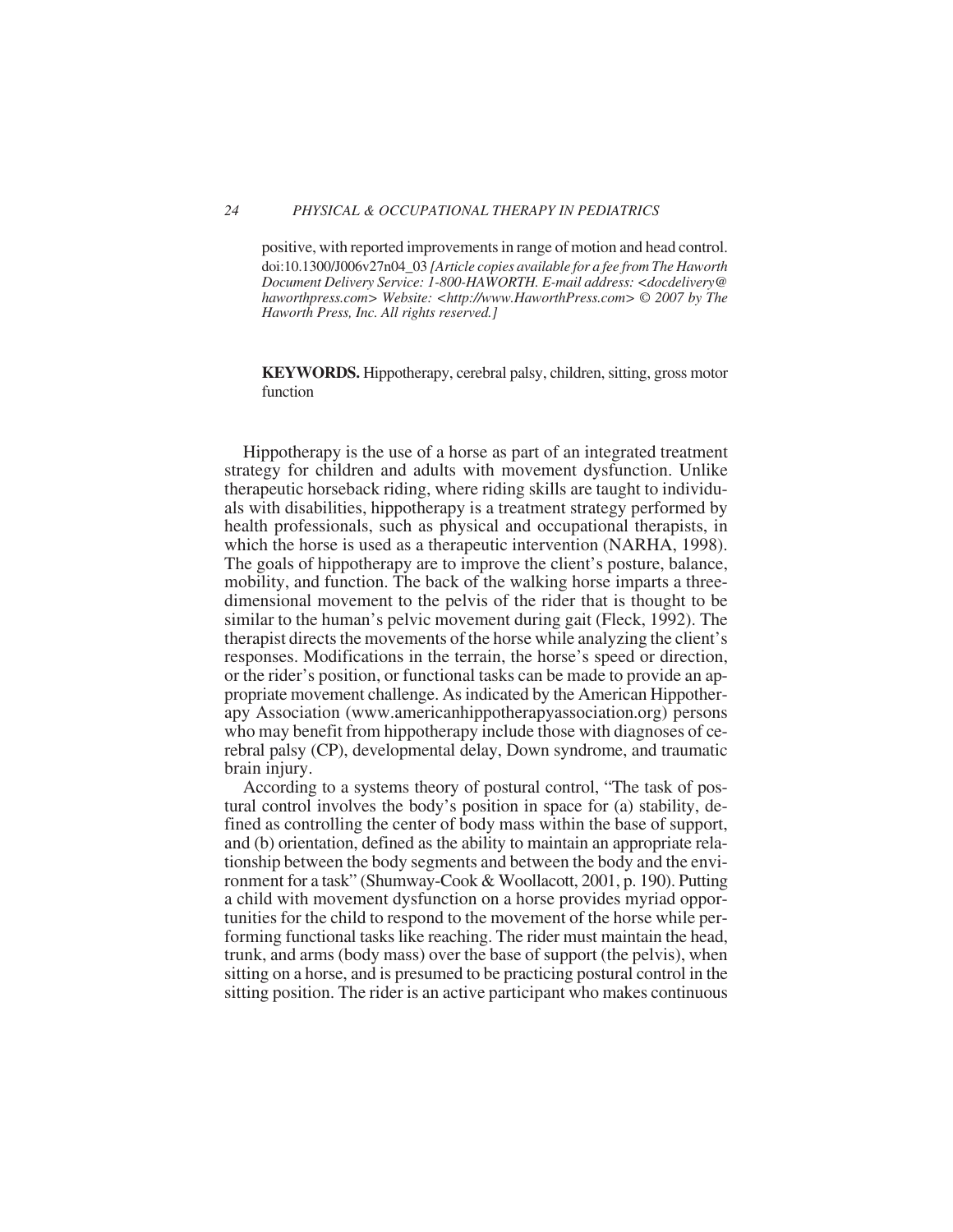adjustments to maintain postural control on a dynamic surface. Responding to the movements of the horse requires both reactive and anticipatory postural adjustments, both of which can be impaired in children with CP (Shumway-Cook, Hutchinson, Kartin, Price, & Woollacott, 2003; Liu, Zaino, & Westcott, 2000).

There are many reported benefits of hippotherapy for children with CP including improvements in standing posture (Bertoti, 1988), symmetry of muscle activity (Benda, McGibbon, & Grant, 2003), gross motor function (Casady & Nichols-Larsen, 2004; Haehl, Guiliani, & Lewis, 1999), and self-perception (MacKinnon et al., 1995). Decreases in energy expenditure during ambulation have also been reported (Mc-Gibbon, Andrade, Widener, & Cintas, 1998). Several studies have indicated that hippotherapy may lead to improvements in standing balance, energy expenditure, and mobility skills for ambulatory children with CP (Bertoti, 1988; Casady & Nichols-Larsen, 2004; Haehl, Guiliani, & Lewis, 1999). However, results are mixed for children with CP with more severe levels of involvement, such as children who are non-ambulatory (Sterba, Rogers, France, & Vokes, 2002).

Bertoti (1988) conducted the first data-based study in the area of hippotherapy. Using a scale developed for the study, Bertoti examined posture in 11 children ages 2 years 4 months to 9 years 5 months with spastic diplegia or quadriplegia. The children participated in one-hour hippotherapy sessions conducted by the author twice weekly for 10 weeks. A repeated measures design with two baseline measurements taken 10 weeks apart and a post-test after the riding program was used. Three physical therapists observed and independently rated each child in standing, with the author providing support to the child as needed. A Friedman test between the three median scores was significant ( $df = 2$ , p < .05), with 8 of the 11 children demonstrating improvement in standing postural control. Subjective improvements in balance were also reported by parents and therapists. This study suggests a trend of greater improvement with the younger, less severely involved children with CP.

MacPhail et al. (1998) quantified postural reactions while riding in 6 children with CP (mean age 6.7 years) and seven children without CP (mean age 8.1 years). Children were videotaped in the frontal plane while riding the same horse at a walk. Children with CP showed significantly ( $p < .001$ ) greater and more variable lateral trunk deviation than the children who were typically developing. Children with diplegia averaged smaller lateral movements (mean = 8.3 degrees) when compared to the children with quadriplegia (mean = 12 degrees) and responded with normal postural reactions more frequently (65-75% of the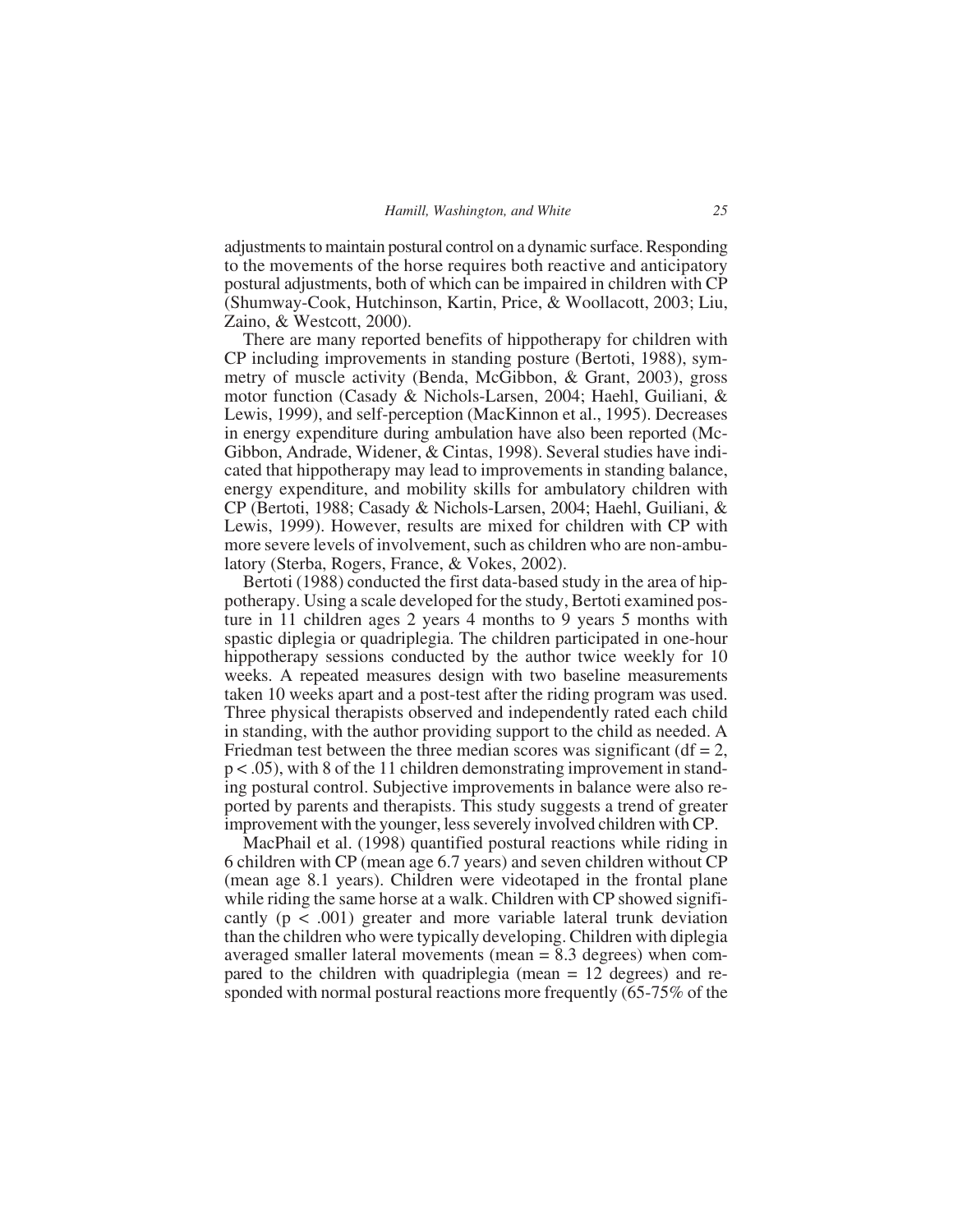time) than children with quadriplegia (10-35% of the time). In this study children were allowed to stabilize their trunks with their hands, and possible changes in postural reactions over time were not evaluated.

In 1999, Haehl et al. developed a kinematic tool to assess postural reactions in the sagittal plane in 2 subjects with CP, a 9 1/2-year-old child with spastic athetoid quadriplegic, a power wheelchair user, and a 4-year-old child who ambulated with a reverse walker. Both subjects were videotaped at the beginning of five one-hour hippotherapy sessions throughout their 12-week, once weekly, individualized hippotherapy program. While both children demonstrated improved postural reactions, only the child who was ambulatory showed significant (greater than 2 standard errors) gains in the Mobility and Social Function domains of the Pediatric Evaluation of Disability Inventory (Haley, Coster, Ludlow, Haltivanger, & Andrellos, 1992) after the riding program.

In 2002, Sterba et al. examined the effects of a one-hour-per-week, 18-week riding program using the Gross Motor Function Measure-88 item version (GMFM-88) (Russell et al., 1993). Seventeen children with a diagnosis of CP (12 with spastic diplegia, 3 with spastic quadriplegia, and 2 with spastic hemiplegia) with a mean age of 9 years, 10 months participated. Participants served as their own controls. Assessments were performed 6 weeks before riding began, at the onset of riding, every 6 weeks during the riding program, and 6 weeks following the riding program. There was a significant  $(p < 0.04)$  improvement in total GMFM-88 scores during intervention, and a significant ( $p < 0.03$ ) change in the GMFM Dimension E (walking, running, and jumping) that lasted six weeks post-intervention. The five children who were non-ambulatory, however, did not demonstrate changes in total GMFM scores. Sterba et al. recommended further studies that include larger numbers of children with more severe disabilities.

Several limitations were identified in the research on hippotherapy. In all the studies, sample sizes were small and only one study (MacKinnon et al., 1995) utilized a control group. Content of the hippotherapy intervention was not always adequately described to allow for replication and tended not to be standardized across subjects. Descriptions for classifying subjects into groups were very general (e.g., ambulatory versus non-ambulatory) and did not necessarily provide homogeneity of groups. One important variable that was not always described was whether children were allowed to use their hands to stabilize their trunks, or how much support was given to the child to keep them safely positioned on the horse during hippotherapy. The task demands on the rider are dramatically changed if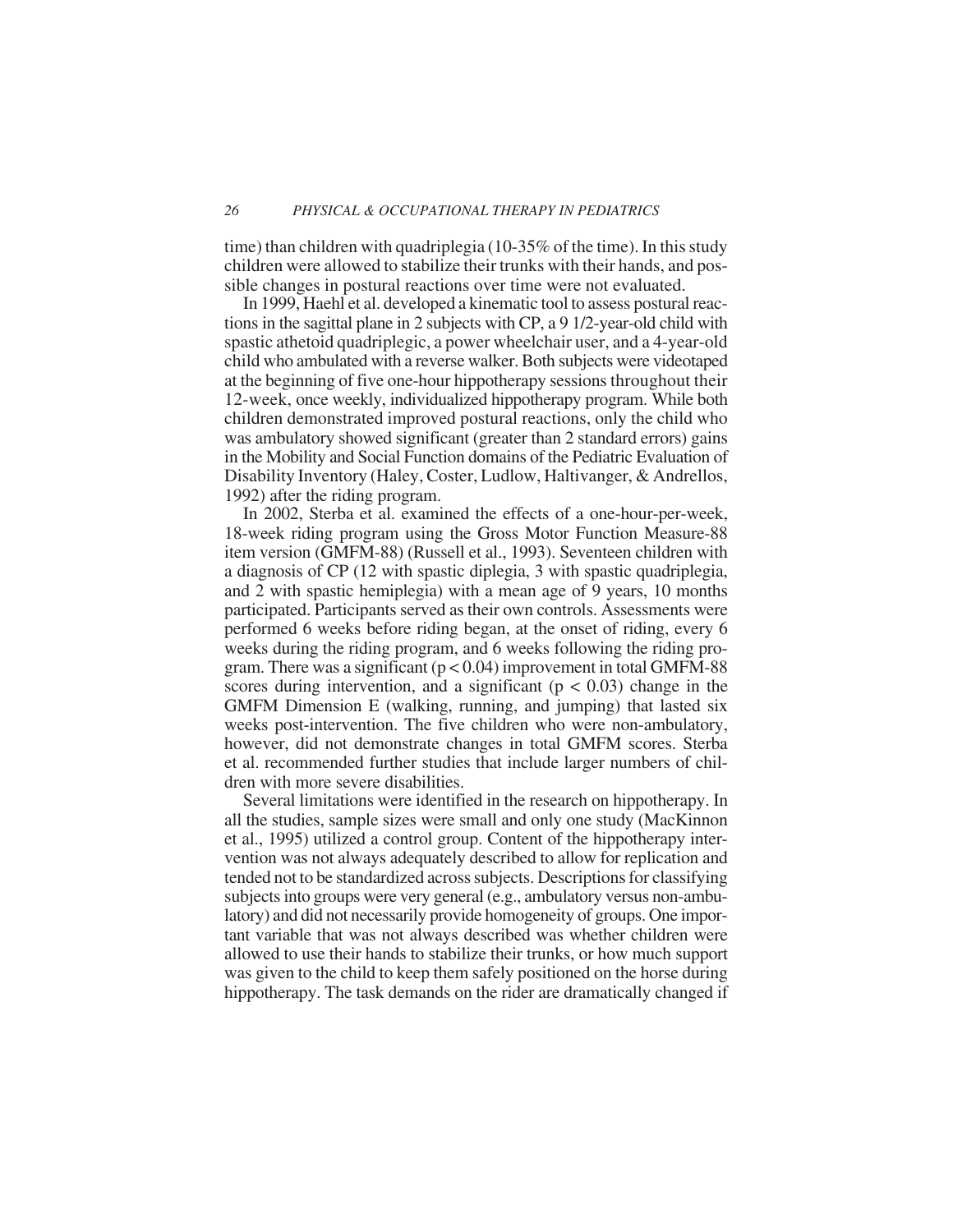the hands are not used for stabilization or if external support is not given while on horseback.

Although they often participate in hippotherapy programs, little research has been done on children with CP who require external support to maintain a sitting position. The purpose of this single subject research study was to examine the effects of hippotherapy for three young children with CP classified in Level V on the Gross Motor Function Classification System (GMFCS) (Palisano et al., 1997).

# *METHODS*

### *Participants and Settings*

A convenience sample of three children, 27-54 months of age, with a diagnosis of CP participated in this study. All participants met the following inclusion criteria: (1) age between 20 months and 5 years with a diagnosis of quadriplegia as confirmed by physician, (2) Level V on the GMFCS, (3) no previous participation in a hippotherapy or therapeutic riding program, (4) postural instability in all sitting positions as defined by obtaining a minimum score of 10% but less than 25% on the GMFM Dimension B (Sitting), (5) parental commitment to the study, and (6) no contraindications excluding them from involvement in a hippotherapy program (NARHA, 1998). For safety reasons, children with uncontrolled seizures or who were unable to wear a helmet were excluded from participating. Characteristics of participants (with pseudonyms) are given in Table 1.

| Child       | Gender | Age          | Diagnosis                    | GMFCS*<br>Level | Concurrent<br><b>Therapies</b> | Initial<br>GMFM**<br>Score<br>(Dimension B) |
|-------------|--------|--------------|------------------------------|-----------------|--------------------------------|---------------------------------------------|
| Roger       | M      | 4 yrs. 6 mo. | Mixed<br>quadriplegic CP     | V               | OT. PT.<br>Speech              | 15%                                         |
| <b>Beth</b> | F      | 3 yrs. 6 mo. | Hypotonic<br>quadriplegic CP | V               | OT, PT                         | 18%                                         |
| Sam         | M      | 2 yrs. 3 mo. | Dystonic<br>quadriplegic CP  | V               | OT, PT                         | 16%                                         |

TABLE 1. Participant Characteristics

\*Gross Motor Function Classification System for Cerebral Palsy (Palisano et al., 1997).

\*\*Gross Motor Function Measure (Russell et al., 1993).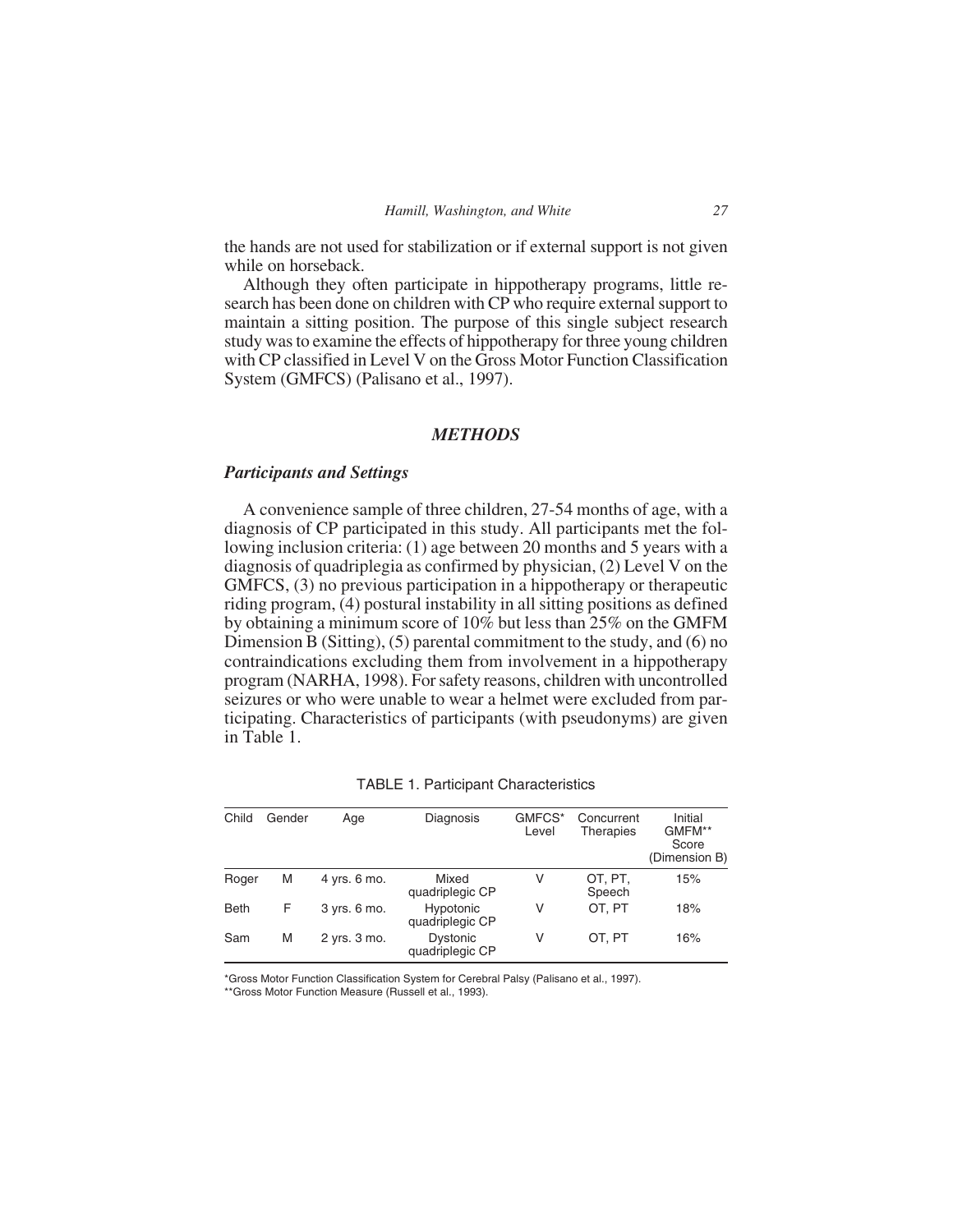Roger could indicate "yes" and "no" reliably with head movement, and communicated using single words. He was able to follow simple directions. Beth and Sam communicated using eye gaze to indicate wants, but did not respond to verbal directions. Sam was motivated to reach for desired objects. All participants could sit for 4-5 seconds in ring sitting on the floor while propping on their hands. All three children had manual wheelchairs with modifications including head, trunk, pelvis, and foot supports.

Children were recruited following referral to the hippotherapy program sponsored by a local birth-to-three center. When a child who met the inclusion criteria was referred, an informational flyer was mailed to their home, and the parent was instructed to contact the first author if they wished inclusion or if they had questions about the study. When parents contacted the first author and agreed to participate, a home visit was arranged. Informed consent was obtained and a screening conducted in the child's home to insure all inclusion criteria were met before baseline data were collected. All hippotherapy sessions were conducted at a therapeutic riding center. This study was approved by the Institutional Review Board at the University of Washington.

## *Measures*

The two standardized outcome measures utilized were the Gross Motor Function Measure-88 item version (GMFM-88) (Russell et al., 1993); and the Sitting Assessment Scale (SAS) (Myhr, 1993). Two parent questionnaires were developed, one for pre-intervention and one for post-intervention. Response options utilized a Likert scale and openended questions (described in Results section) were included to assess anticipated and perceived effects and perceived value of the hippotherapy program.

The GMFM-88 is an evaluative measure designed to quantify changes in gross motor function in children with cerebral palsy. It is divided into the five following dimensions: (A) lying and rolling, (B) sitting, (C) crawling and kneeling, (D) standing, and (E) walking, running, and jumping. Items are scored on a 4-point ordinal scale. Dimension scores and the total score is expressed as a percentage of the maximum score for that dimension (0-100%). A total score is obtained by adding the percentage for each dimension and dividing by 5. Several studies have documented reliability and validity (Bjornson, Graubert, McLaughlin, Kerfeld, & Clark, 1998; Russell et al., 1989, 1998, 2000; Trahan & Malouin, 1999),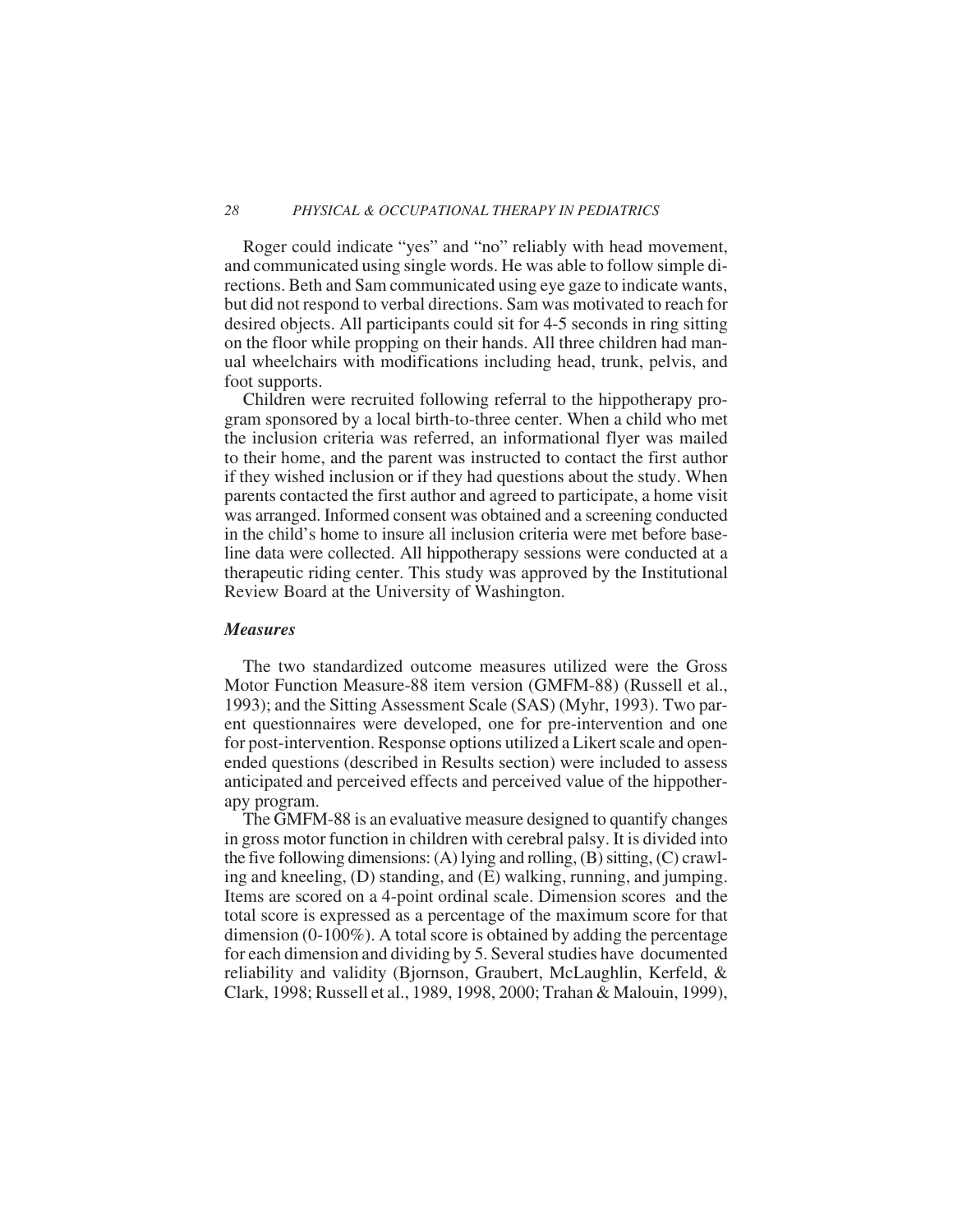including when scoring videotaped assessments (Nordmark, Haggland, & Jarnlo, 1997).

The SAS was designed to assess postural control and functional control of arms and hands for different sitting positions in children with CP. A 4-point ordinal scale is used for each of five areas (head control, trunk control, foot control, arm function, hand function) with a "1" indicating *no control/function* to a "4" indicating *good control/function.* Using Spearman's rank order correlation coefficients, inter-rater reliability coefficients on the SAS ranged from .78 to 1.0 for individual scale area scores, with intra-rater reliability coefficients ranging from .57 to 1.0 for inexperienced raters (Myhr, von Wendt, & Sandberg, 1993). No validity studies were found.

## *Baseline and Intervention Measurements*

As it was not possible to start all children in the study at the same time, a non-concurrent multiple baseline design was used (Watson & Workman, 1981). Baseline data were collected across randomly assigned periods of two, three, or four weeks. The GMFM Dimension B (Sitting) was administered three times for baseline data collection in the child's home, every two weeks during the intervention phase at the riding center, and at a follow-up assessment four to six weeks post-intervention. The entire GMFM and the SAS were administered at home on the first and last days of the intervention phase, and at the follow-up assessment. Follow-up data were collected with some variability due to vacation schedules. The first author administered all measures throughout the study period. Written pre-intervention and post-intervention questionnaires were completed by the participants' parents.

One parent was present during all testing sessions. The GMFM and SAS were administered by the first author in the standardized manner described in the manuals, and a checklist was used to insure procedural reliability. Additional standardized procedures for the SAS for each child included placing blocks under the feet of two of the children (Beth and Sam) to provide stability, and an insert placed behind one child's (Beth) back to promote an upright trunk. The parent was allowed to closely guard and give support to the child for safety, when appropriate, and any assistance given was noted and recorded. Table height was adjusted to just below the level of the elbows. All data collection sessions were videotaped with a camcorder mounted on a tripod.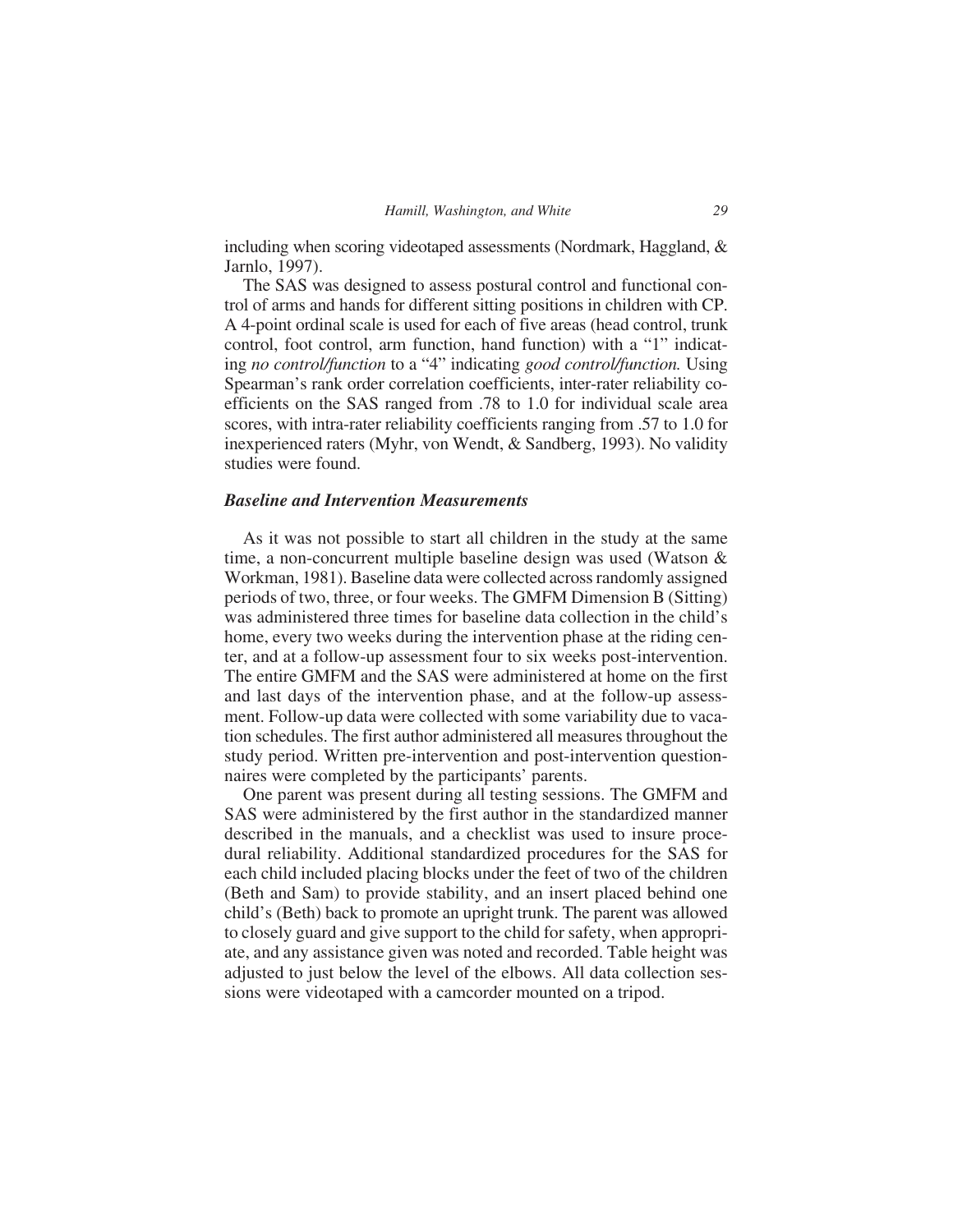# *Inter-Rater Agreement*

Three phases of inter-rater agreement were established using percentage of agreement calculated as the number of agreements divided by the total number of agreements plus disagreements multiplied by 100 (Kazdin, 1982). Prior to data collection and following a training session using videotapes, the first author reached a minimum of 90% inter-rater agreement with an "expert" physical therapist who had 9 years experience using the GMFM in a research setting. To examine inter-rater percentage of agreement for items on the GMFM, the expert physical therapist and first author scored from videotape one GMFM for each child. Percentage of agreement between the first author and the expert was 81.0% on the last data collection for Roger, 78.2% for Beth, and 83.8% for Sam.

Three occupational therapists with pediatric experience (Rater  $1 = 4$ ) years, Rater  $2 = 25$  years, Rater  $3 = 3$  years) scored videotapes for GMFM Dimension B and the SAS. Following a training period, each rater reached a minimum of 90% inter-rater agreement on the GMFM Dimension B and 100% inter-rater agreement on the SAS with the first author. After inter-rater agreement was established, each rater took the randomly ordered videotapes for one child home, and was instructed to complete the scoring of all tapes within one week. Raters were unaware of the purpose of the study and each independently scored one child's videotapes. When a rater's score differed from the first author on a specific item, an average of the two scores was used as final data.

Because the participants were unable to attempt many of the more challenging items, inter-rater agreement between the first author and the three raters on the GMFM Dimension B was calculated in two ways: (1) based on all possible items (20 items), and (2) based on the number of items attempted. Inter-rater agreements based on all possible items in Dimension B were acceptable (Kazdin, 1982) for all scores for all three children (Table 2). Agreements based on items attempted were slightly lower. Inter-rater agreement results for the Sitting Assessment Scale (SAS) were lower (range = .60-1.00) than for the GMFM Dimension B. Since there were only 5 items to score, a difference of one score lowered the percentage of agreement dramatically.

## *Hippotherapy Intervention*

Following baseline, each participant began a 50-minute session of hippotherapy once weekly for 10 weeks. Sessions were conducted in an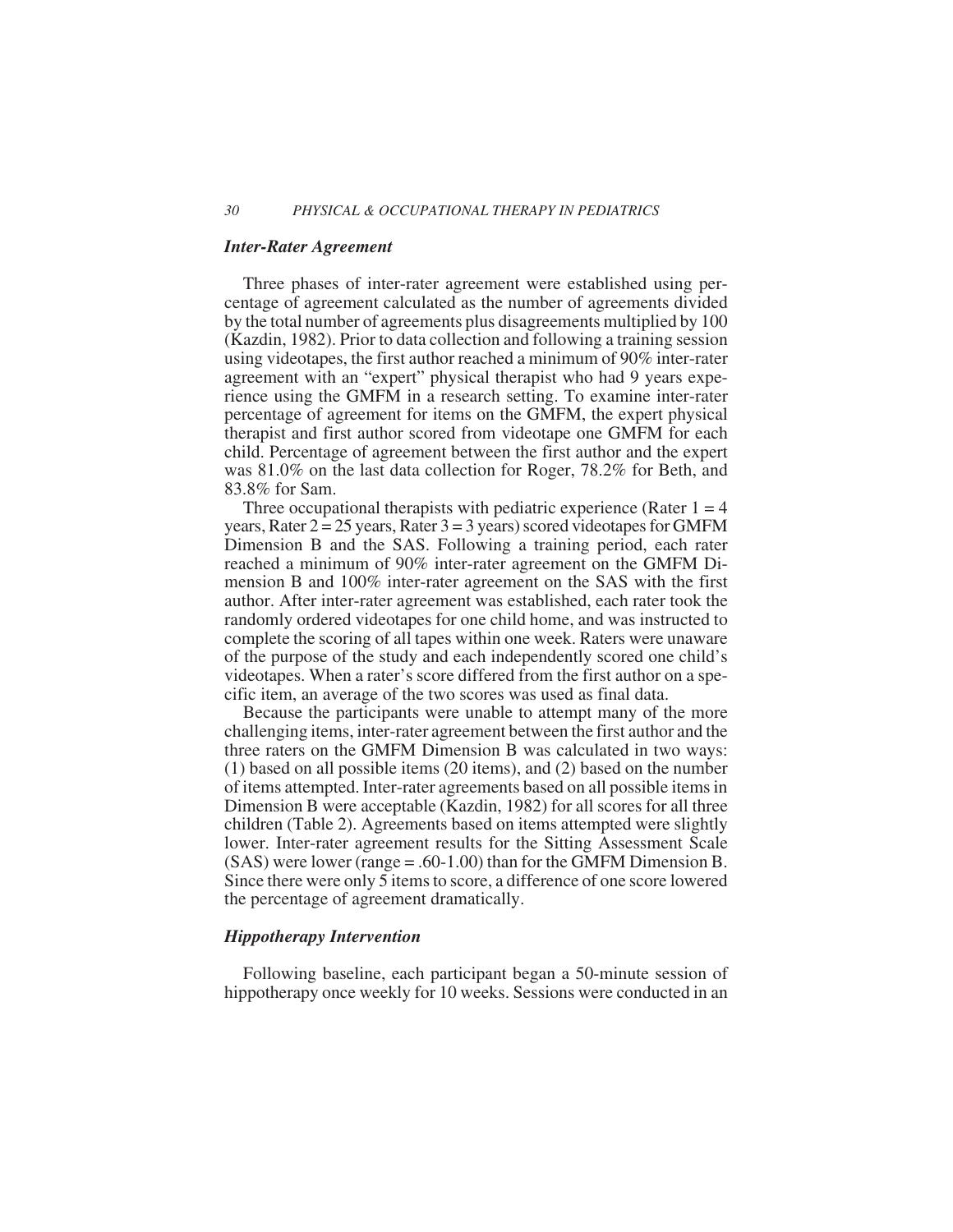|             | <b>GMFM Dimension B*</b>           |                             | <b>Sitting Assessment</b><br>Scale** |
|-------------|------------------------------------|-----------------------------|--------------------------------------|
|             | Based on All Items<br>in Dimension | Based on Items<br>Attempted |                                      |
| Roger       |                                    |                             |                                      |
| mean        | .94                                | .90                         | .80                                  |
| median      | .98                                | .96                         | .80                                  |
| low/high    | $.80 - 1.0$                        | .66-1.0                     | $.80 - .80$                          |
| <b>Beth</b> |                                    |                             |                                      |
| mean        | .99                                | .96                         | .87                                  |
| median      | 1.0                                | 1.0                         | .80                                  |
| low/high    | $.95 - 1.0$                        | $.83 - 1.0$                 | $.80 - 1.0$                          |
| Sam         |                                    |                             |                                      |
| mean        | .98                                | .94                         | .67                                  |
| median      | .98                                | .94                         | .60                                  |
| low/high    | $.95 - 1.0$                        | $.88 - 1.0$                 | $.60 - .80$                          |

TABLE 2. Item by Item Inter-Rater Agreement (Number of Agreements Divided by Total Number of Agreements Plus Disagreements Multiplied by 100)

\*Gross Motor Function Measure (Russell et al., 1993).

\*\*Sitting Assessment Scale (Myhr, 1993).

indoor arena and on outdoor trails as weather permitted. The same horse was used for all children for all sessions. All children used a saddle pad, lightweight approved helmet, and safety belt. Three people were needed to conduct all hippotherapy sessions; a physical therapist (first author) who conducted the session, a side walker, and a horse handler who led the horse according to the therapist's directions. The physical therapist had five years experience providing hippotherapy, was registered with the North American Riding for the Handicapped Association (NARHA), and was working toward her Hippotherapy Clinical Specialist credentialing through the American Hippotherapy Association.

Attempts were made to keep the participants positioned in midline on the horse. Riders were visually inspected on the horse from the posterior aspect every 5 minutes, and corrections were made by the physical therapist and side walker to manually align the midline of the horse and child as closely as visual inspection would allow. The horse handler was given instructions by the physical therapist as to changes of speed and direction in order to provide an appropriate challenge to the child. The North American Riding for the Handicapped (NARHA, 1998) contraindications, precautions, and safety rules were observed at all times.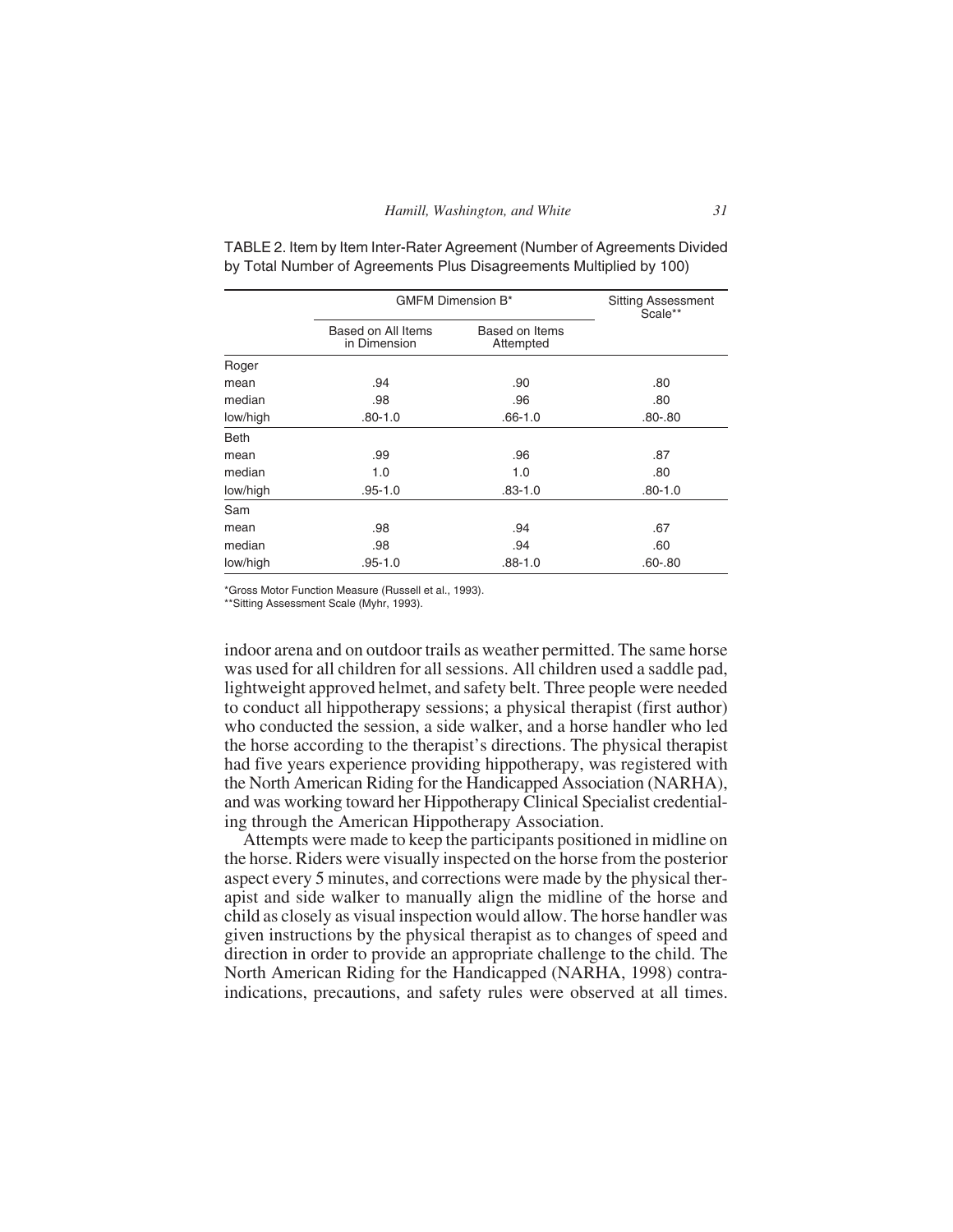A procedural checklist was developed prior to the sessions to insure as much consistency as possible. A log was kept of each session recording specifics of how much support was given, activities performed, attendance, and any other current relevant issues such as illness.

The hippotherapy intervention was individualized according to each child's abilities. (See descriptions below.) Children were given adequate support to insure safety and an optimal position on the horse. The physical therapist provided manual support as low as possible on the child's trunk to maximize the child's own postural responses. Due to the poor sitting abilities of the participants, all three children required external support given by the physical therapist to maintain an upright seated posture on the horse. All participants attended 100% of their intervention sessions.

## *Participant 1: Roger*

The physical therapist stabilized Roger's trunk at the lower ribcage. Additionally, Roger held on to handles on a strap around the horse's girth during part of his sessions. His trunk control improved while reaching up for a ring or toy, enabling the therapist to withdraw manual trunk support for a few seconds at a time. This activity was repeated many times during a session to encourage trunk control. Roger tolerated facing forward, sideways, and backward on the horse. The horse was led at a moderate walking speed with gentle turns. Parents reported Roger became very ill between sessions five and six and lost 8 pounds. He appeared much less engaged in the hippotherapy sessions six through eight.

## *Participant 2: Beth*

The physical therapist provided manual support at Beth's mid-torso. Beth worked on head control during sessions, especially holding her head up and looking to the right. She was able to prop on her arms with assistance. She tolerated facing forward, sideways, and backward on the horse and gentle turns. Beth was never able to sit without support of the physical therapists's hands around her torso at any time during any session.

## *Participant 3: Sam*

Sam often needed manual support by the physical therapist at his mid-torso because of his tendency to hyperextend his trunk. He was very motivated to reach for objects and required less support at the trunk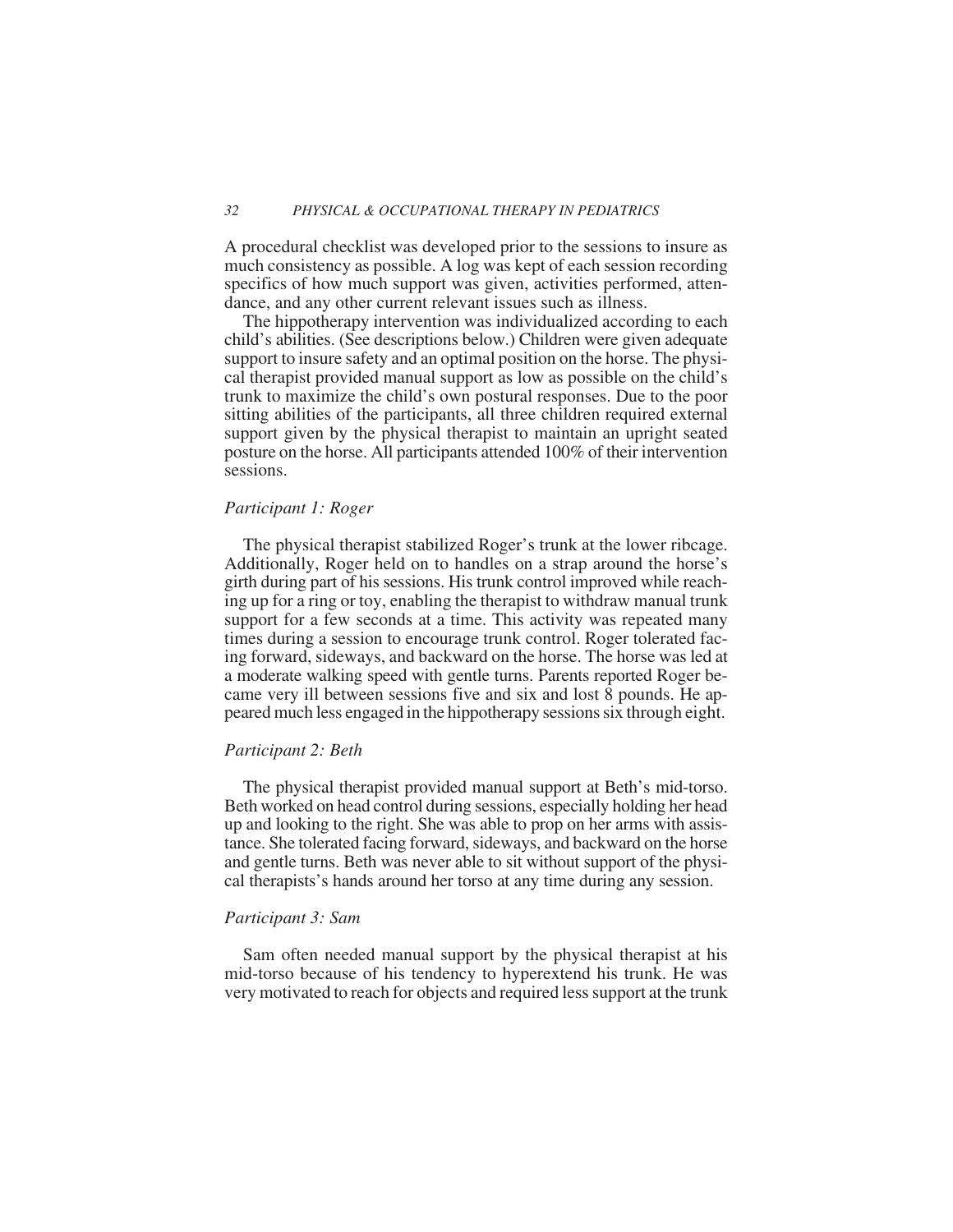when reaching up for toys and rings. This strategy was employed often in sessions to increase activity of trunk muscles as well as to work on reaching and grasping toys and reaching toward midline. He tolerated facing forward and sideways on the horse. The horse was led at a medium walk with gentle turns.

#### *Data Analysis*

Percentage scores for the GMFM-88 Dimension B, GMFM-88 total score, and the SAS raw scores were first put in tabular format. The results of the GMFM Dimension B were graphed for visual inspection and comparison. Parental questionnaires were summarized and results of the parental rating scale were reported as descriptive data.

## *RESULTS*

# *GMFM-88 Dimension B*

Baseline data for Roger and Sam ranged from 15 to 22.5%, Beth's scores were less variable (Figure 1). During intervention, all participants' scores were fairly stable with no trend change. When looking at participants' scores on an item-by-item basis, improvement on any given item did not change more than a single point, indicating stable performance. Visual inspection of the graphs shows no trend change during follow-up.

## *GMFM-88 Total Scores*

For Roger, there was a slight upward trend between the pre- and post-intervention GMFM-88 total score, with a slight decline on followup testing (Table 3). Beth's scores reflected a slight downward trend from pre- to post-intervention. Sam's scores were very stable across all three testing sessions.

### *Sitting Assessment Scale (SAS)*

Roger's scores across sessions showed a slight downward trend between pre- and post-intervention with a return toward baseline with the follow-up test (Table 4). A similar trend was noted for Sam. Results for Beth show almost identical scores across the three testing sessions.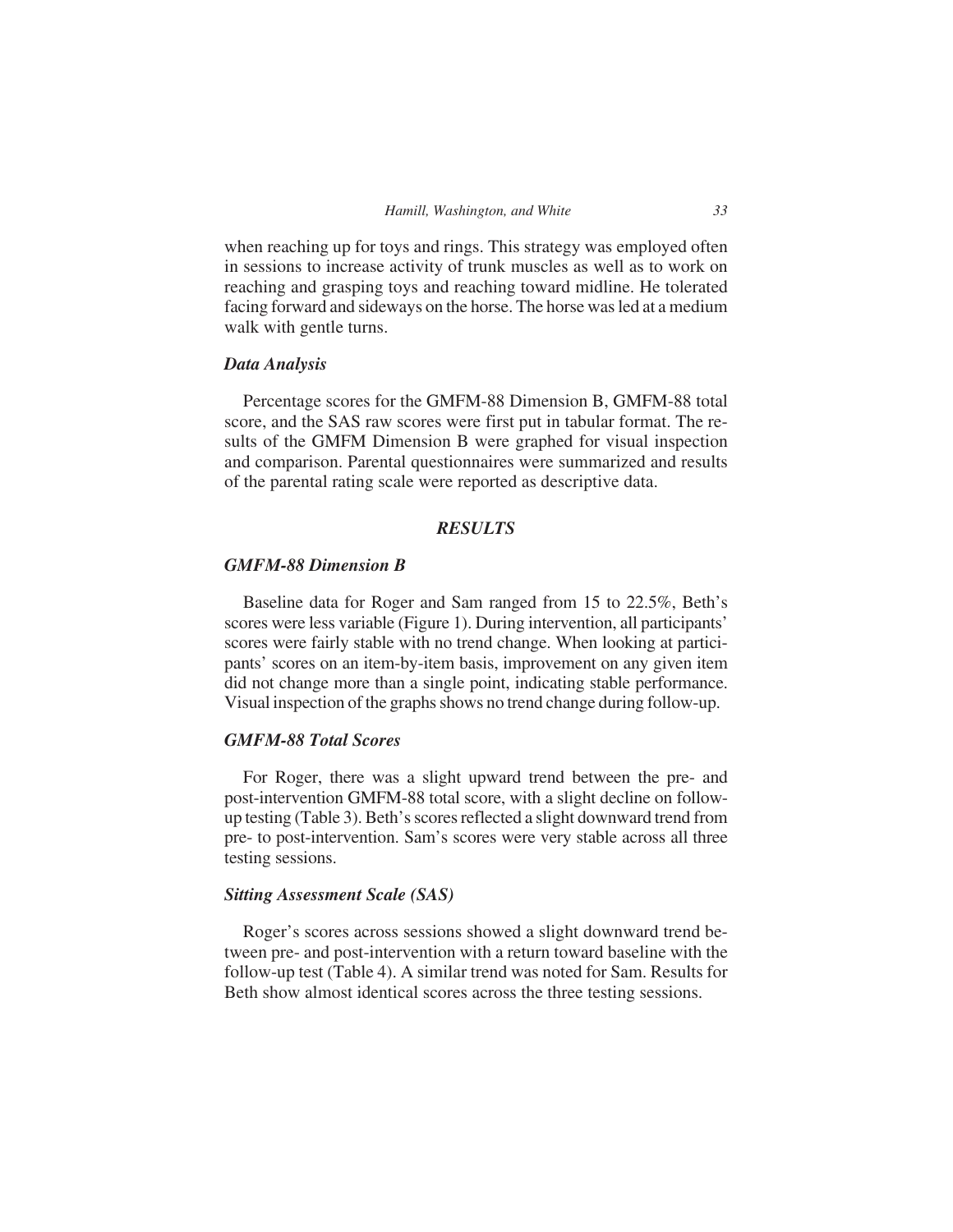FIGURE 1. Percent Scores for Sitting Dimension of Gross Motor Function Measure (88 item)

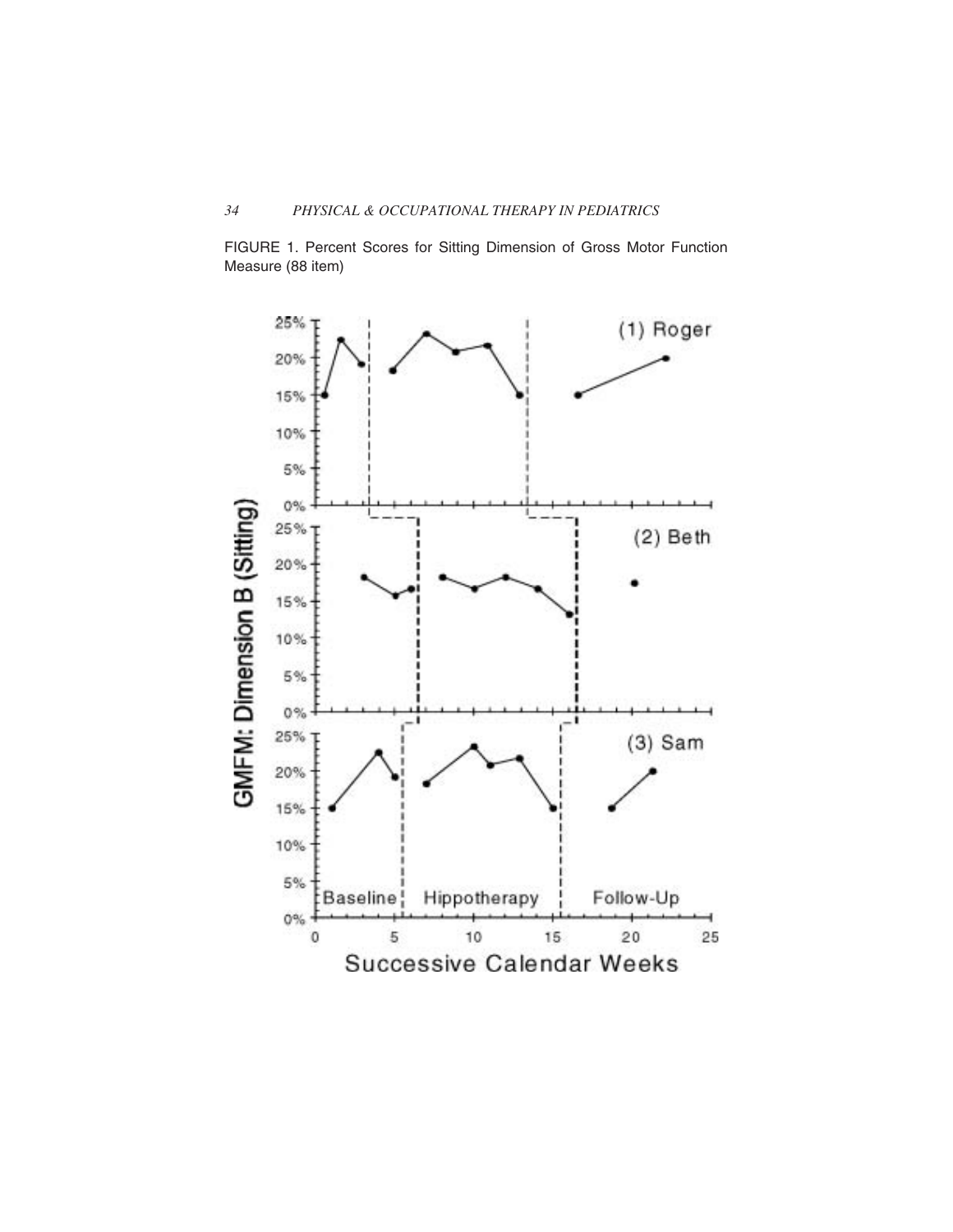TABLE 3. Gross Motor Function Measure (GMFM-88) Total Percentage Scores of the Three Subjects

| Child       | Pre-Score | Post-Score | Follow-Up Score |
|-------------|-----------|------------|-----------------|
| Roger       | 14.6%     | 17.8%      | 16.9%           |
| <b>Beth</b> | 12.7%     | 9.7%       | 9.4%            |
| Sam         | 11.4%     | 10.9%      | 12.0%           |

TABLE 4. Mean Raw Scores for the Sitting Assessment Scale (SAS)

| Child       | Pre-Score | Post-Score | Follow-Up Score |
|-------------|-----------|------------|-----------------|
| Roger       | 9.5       | 7.5        | 9               |
| <b>Beth</b> | 8.5       | 8          | 8.5             |
| Sam         | 13        |            | 12.5            |

Raw scores for the SAS vary from 4 to 20.

## *Parent Questionnaires*

Parents' comments indicated they had a good understanding of what hippotherapy was prior to the program starting. Their answers to the question "What do you believe hippotherapy is?" included the following: "A therapy that will help exercise his trunk muscles while on a horse," (Roger's mother); "It is a child learning to move with the movement of the horse," (Beth's mother); and "A therapy to help the child to have more control of his body (trunk and head)" (Sam's mother). When asked what effects they anticipated for their child through involvement in a hippotherapy program, all mothers mentioned improved trunk control or improved sitting, Roger and Beth's mothers mentioned improved head control, and Roger's mother added increased happiness and enthusiasm.

When asked to describe the effects the hippotherapy program had on their child, all three mothers felt their children had improved trunk control. Sam's mother talked about how her son's looser legs and better trunk control made handling him and assisting him in play much easier for her. Roger's mother felt her son was better at "following directions such as chin down, and sit up."

When asked, "Did what you thought would happen (in terms of how the program ran and how it affected your child) match what actually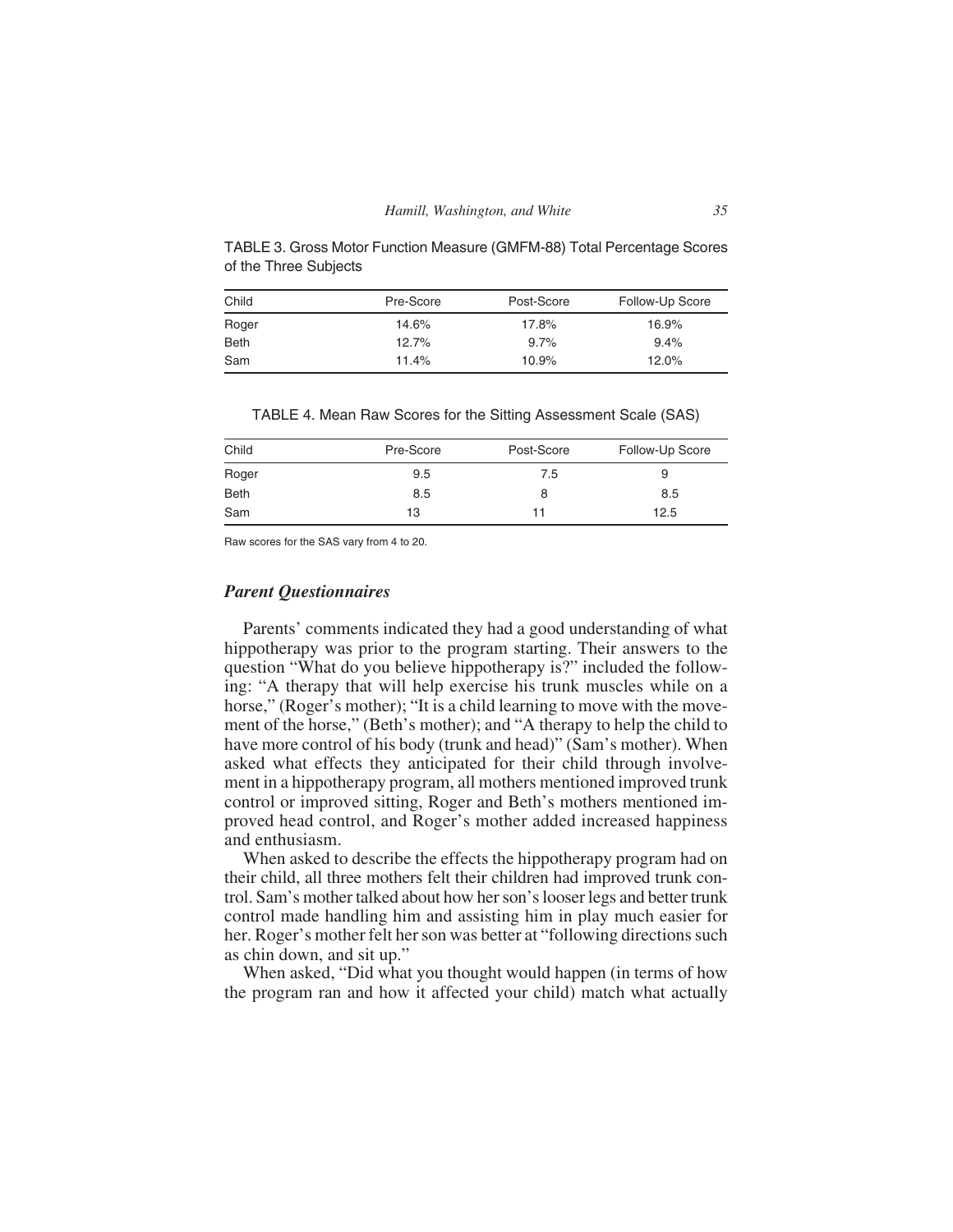happened?" Sam's mother wrote, "I had hoped to see improvement in his trunk muscles, which I did. I was happily surprised with the improvements in the flexibility in his legs." Roger's mother wrote, "My son is more happy. He feels secure and he is receiving more therapy which is helping his body to have better development." Beth's mother wrote, "She liked riding and I could see her working to hold her head up and try to sit up tall."

Using a 5-point Likert scale with "1" representing "very negative effect" and "5" representing "very positive effect," parents were asked to rate the effects that hippotherapy would have on their child both before and after the intervention. Parents' ratings increased from a "4" (positive effect) on the pre-hippotherapy questionnaire to a "5" (very positive effect) on the post-hippotherapy questionnaire. All parents scored a "5" ("absolutely worth the time and effort") in response to the question "Was involvement in a hippotherapy program worth the time and effort?"

## *DISCUSSION*

The purpose of this study was to examine the effects of hippotherapy on three young children with CP who were unable to sit alone without external support. None of the children showed significant improvement on the SAS, GMFM-88 total score, or the GMFM-88 Dimension B. These findings support other studies (Bertoti, 1988; MacPhail et al., 1998; Sterba et al., 2002) suggesting that hippotherapy is less effective in improving overall gross motor function for children classified in Level V on the GMFCS.

One variable which could have affected the results of this study was that all children required support at the trunk or used their arms to support themselves in order to ensure safe and effective positioning on the horse. Attempts were made throughout the sessions to lessen the support given by adjusting the movement of the horse and having the child reach up for objects. These techniques were utilized with varying degrees of success, but the three participants were supported most of the sessions by the therapist or by their own upper extremities while holding handles or propping on arms. It is possible that beneficial effects of hippotherapy are related to the amount of time the child can actively make anticipatory and reactive adjustments to the horse's movement without external support. This possibility was hinted at in the study by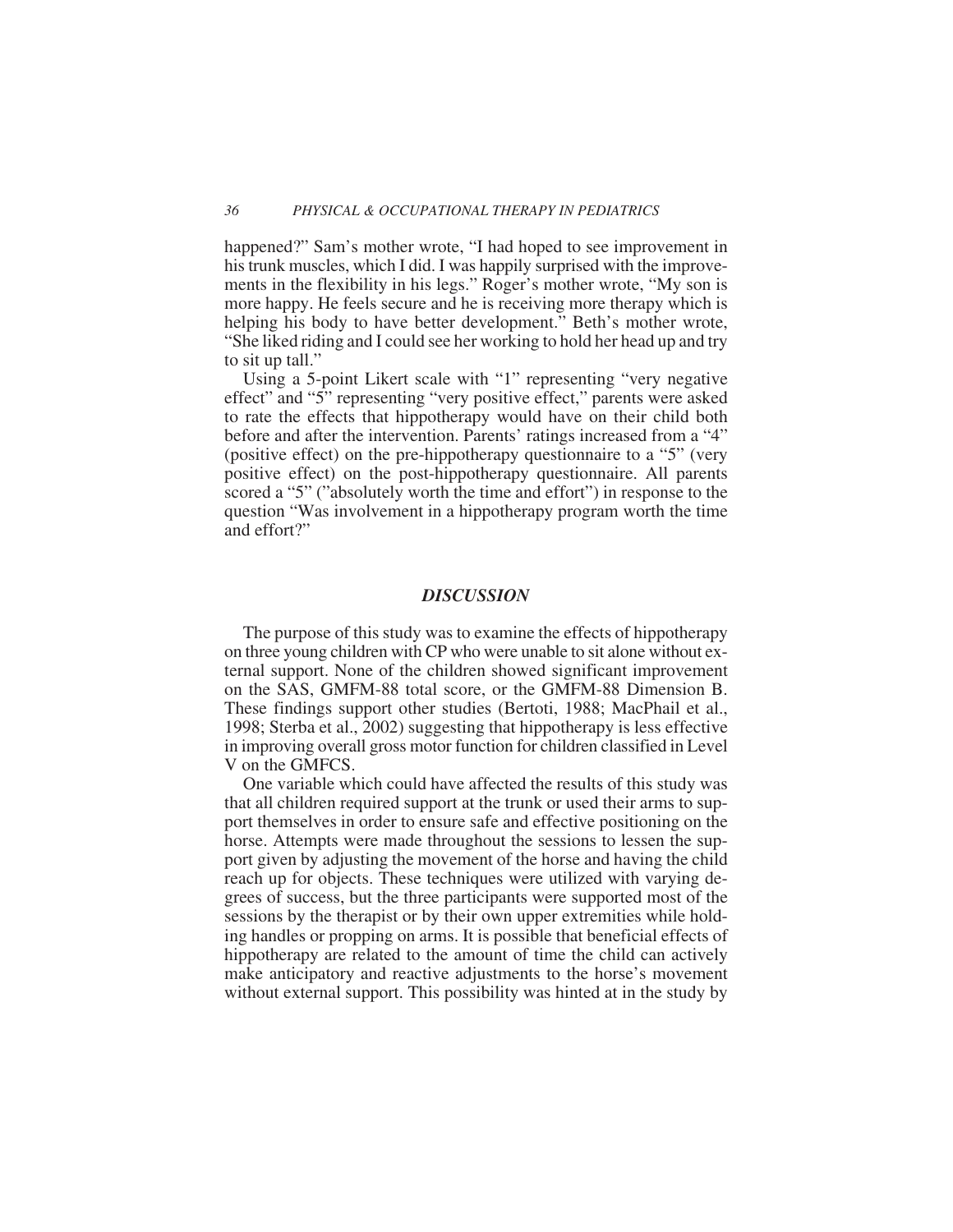MacPhail et al. (1998) which looked at postural reactions of children with diplegic and quadriplegic CP. Children with quadriplegia hung on to handles and they performed less frequent postural adjustments in response to the horse's movement compared to children with diplegia. Thus, one possible predictor for hippotherapy efficacy may be the amount of trunk support a child requires.

Another variable which was not measured but may have had an effect is the cognitive ability of the child. This idea was discussed with a pediatric therapist who has been involved in hippotherapy for 18 years (B. Burtucio, personal communication, January 12, 2005). She felt that if a child could follow directions or requests made by the treating therapist, the chances for improvement were greater. Roger, the one child who did show some slight objective improvement, was the child who was most able to follow verbal directions. This ability to follow verbal instructions was not measured but might have been an important variable.

Assessment of parental perceptions of the hippotherapy intervention was included as a measure of social validity. Typically social validity measures evaluate whether the change produced in the target behavior has been sufficient to actually improve the life of the subject, and evaluate the acceptability or viability of the intervention for consumers, in this case, parents (Schwartz & Baer, 1991). Parents rated hippotherapy positively whereas objective measures failed to show any change in motor function. These results are consistent with the findings of MacKinnon et al. (1995) where parents reported improvements in functional motor skills such as walking, activities of daily living, and social skills despite lack of improvement on a variety of standardized measures.

There may be several reasons to explain this discrepancy between parental perceptions and objective findings. First, horseback riding is a recreational activity in which children who are typically developing participate. Perhaps seeing their child engage in an activity that children who are typically developing participate in is a positive experience for the parent. All the parents reported to the first author that their child liked the experience of horseback riding, including interacting with the animal, the movement of the horse, and going out on the trails. They also seemed to enjoy the attention of several adults during sessions. Since the hippotherapy sessions were covered by insurance, parents were able to provide an activity their child enjoyed at relatively low cost.

Parents wanted their children to continue in the hippotherapy program, indicating that it was worth the time and effort. From their comments, it is possible the mothers observed functional improvements that were not measured. Beth was learning how to drive a power chair and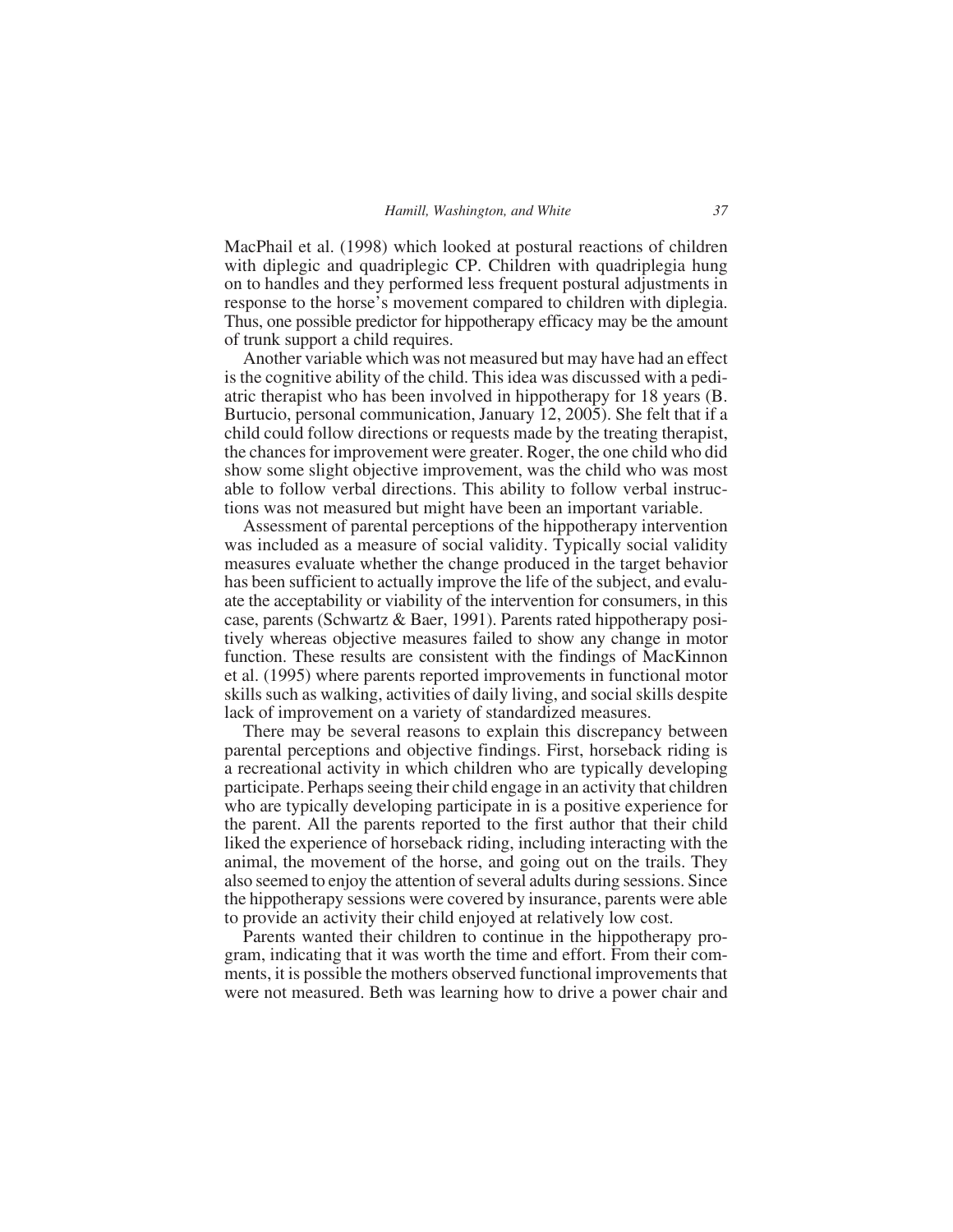her mother felt Beth improved in her ability to turn her head to the right and scan with her eyes to the right. Beth's mother felt this skill had significant functional implications for Beth because of the goal of becoming independent in driving a power wheelchair with a head switch. It is difficult to tell if head turning and visual tracking actually improved as they were not specifically measured. However, Beth's scores on the portions of the SAS and GMFM-88 which address head in midline actually declined.

Roger's mother also cited head control as one of the improvements for her child. Roger did show some improvement in the GMFM-88 total score with the most improvement shown in Lying and Rolling (Dimension A) on pre- and post-intervention testing. Sam's mother was very pleased about the fact that Sam's legs were much looser after therapy. She stated this benefit made handling and playing with Sam much easier. She also stated that reduction of tone in his legs would often last for several hours after a session and felt that there was a general reduction in tone over time.

#### *Limitations*

One threat to external validity is the fact that this study included only three children. The small number of participants limits generalizability of the results. There were some uncontrolled factors during the course of this study which could have affected outcome. Roger became very ill between the fourth and fifth week of intervention and lost eight pounds. Roger was less energetic and appeared to put less effort into the sessions for three to four weeks after his illness.

A potential limitation was the testing effect the repeated measure (GMFM-88 Dimension B) may have had on the individual children's performance during evaluation sessions. All three children's mothers felt that the repetitive evaluations had a positive or negative effect on their children but for different reasons. Beth's mother felt Beth gave her best performance on the early evaluation due to the novelty of the examiner and that she became less and less motivated to perform with each session. This child was the most severely involved child functionally and voluntary movement took the most effort for her to perform. Roger, on the other hand, became more and more comfortable with the examiner and would throw himself backward and laugh when asked to sit independently. He knew he would be caught and enjoyed this activity. However, he would become upset if asked to not "play around" and would cry. Evaluations became more and more difficult to do because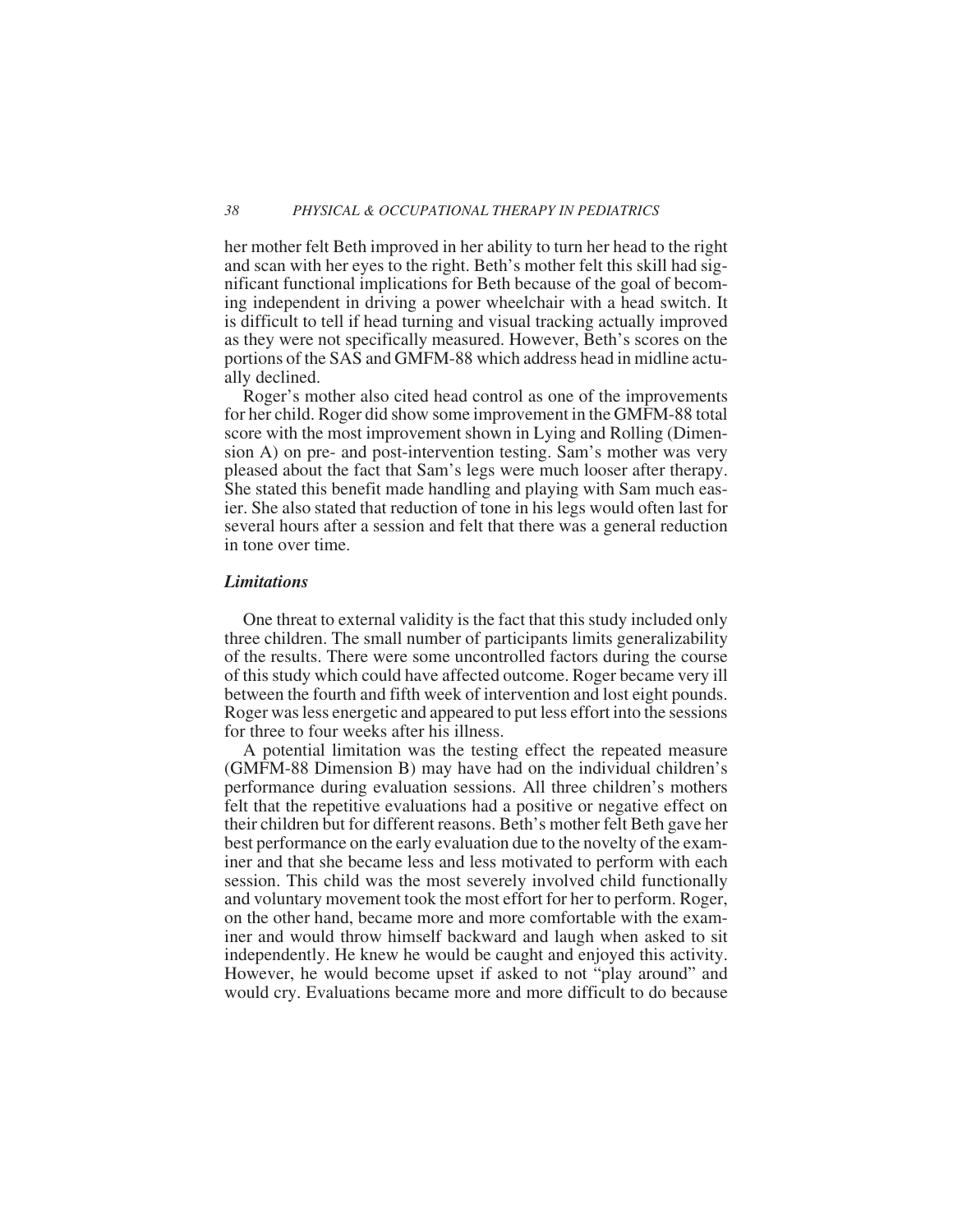of this. As evaluations progressed, Sam became more fearful of feeling unsupported in sitting, and his startle reflex seemed to become more pronounced.

Another possible threat to internal validity is raised by Nordmark et al. (2000). The authors used both the PEDI and the GMFM to measure change 6 and 12 months post dorsal rhizotomy for children with CP. Both instruments detected change in children with milder severity, but only the PEDI showed change in children in the more severe group. These authors suggest that both the PEDI and the GMFM be used as outcome measures for children with CP and are complementary measures. However, the PEDI may not be the most sensitive measure of change for individuals at GMFCS Level V, since many items in the mobility domain of the PEDI, such as performing transfers and stair climbing, are beyond their physical capabilities.

All three raters in this study commented about the difficulty they had scoring the SAS, citing lack of clarity in definitions for scoring criteria. Although acceptable levels of inter-rater agreement were obtained for two of the three raters, the third rater's levels were lower, ranging from .60 to .80. Lower reliability and lack of evidence of validity are limitations for research purposes.

## *Implications for Practice and Research*

To date, there is little evidence to indicate that children with CP who are non-ambulatory make improvements in their gross motor skills from the use of a horse as a treatment strategy. This is especially true for children who need external trunk support, and are not actively responding to the horse's movements. Potential changes in gross motor function were measured in this study by the GMFM-88, an evaluative tool designed specifically for children with CP. However, the GMFM-88 may have limited sensitivity in detecting change in children with severe limitations in motor function (Nordmark et al., 2000).

An alternative method of measuring clinically important changes over time for children at GMFCS Level V may be goal attainment scaling (GAS) (Brown, Effgen, & Palisano, 1998). This individualized, client-centered system incorporates the components of the behavioral objective, and can evaluate levels of activity and participation. Examples of criteria for measuring participation in meaningful activities can relate to consistency, efficiency of the activity, use of assistive devices, or degree of caregiver assistance. GAS has been shown to be responsive to change in individualized motor goals for infants with motor delays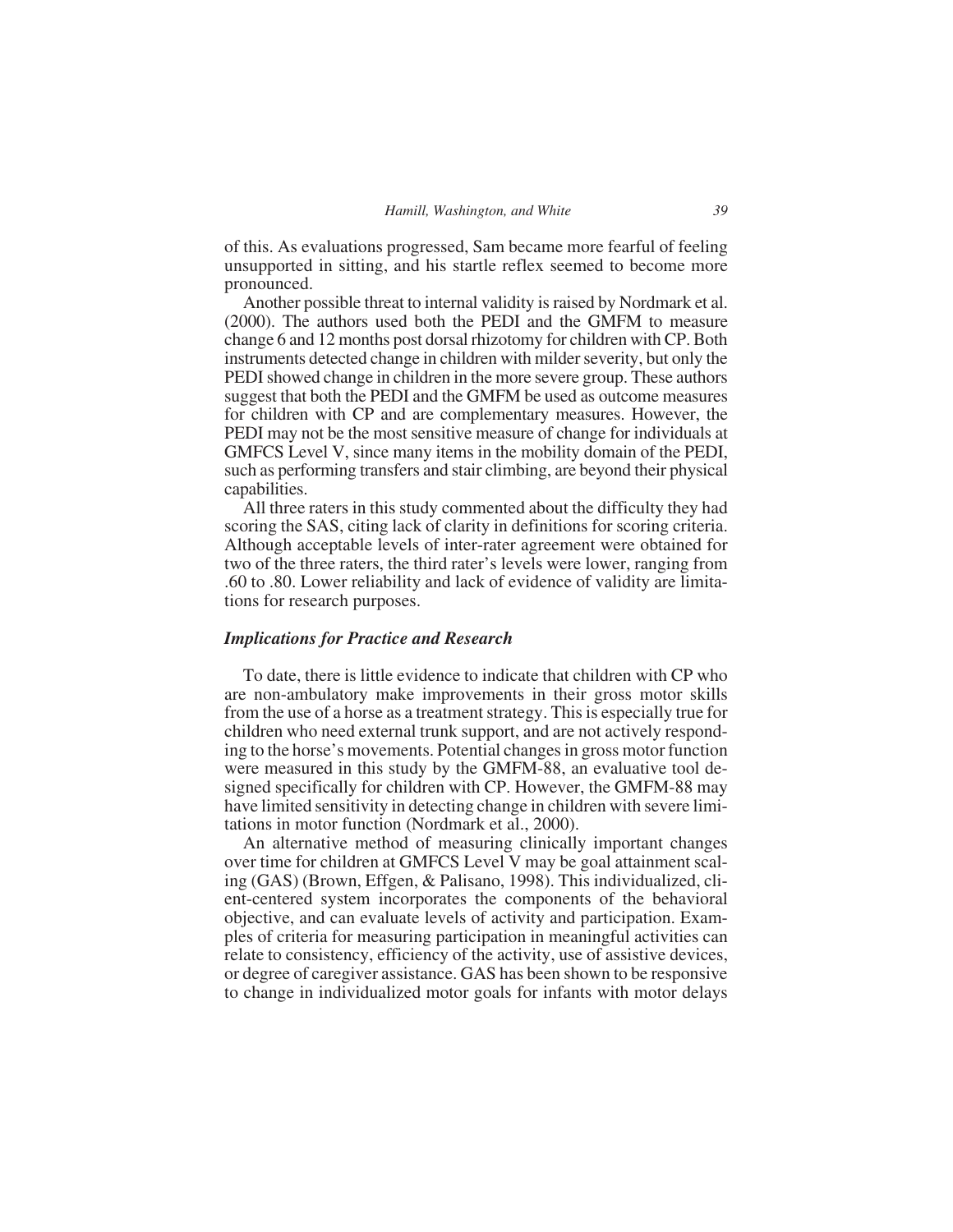(Palisano, Haley, & Brown, 1992). However, in a study of 24 individuals with severely limited physical and cognitive abilities, Brown et al. (1998) found that while goal attainment scaling (GAS) scores for gross motor goals improved in the therapy setting, these improvements did not transfer to recess and home settings. Generalization of motor skills across settings should be an important consideration both for therapists conducting research and those providing hippotherapy to children with significantly limited physical abilities.

The length of hippotherapy intervention reported in research varies from 8 weeks to 6 months. A survey conducted by McGibbon (2003) asked therapists registered with the American Hippotherapy Association to review their notes and estimate how long it took treating with a hippotherapy program to produce functional changes off the horse. Based on treatment notes from 95 patients with CP, the average length of time to produce notable changes was 10.27 weeks. Since clinicians typically are expected to document objective changes for insurance companies every three months, a treatment time of 12 weeks would be a reasonable amount of time to use as a standard for children with CP.

More research is needed that includes children with CP with limited motor function. As the task demands affect the amount of postural control required by the child, a quantifiable way to measure external support is needed. Researchers may gain valuable insights into selecting meaningful outcomes by consulting with family members when designing studies. Identifying goals that are functionally and contextually relevant to the primary caregiver and that incorporate GAS may prove a more responsive measure of change.

# REFERENCES

- Benda, W., McGibbon, N., & Grant, K. (2003). Improvements in muscle symmetry in children with cerebral palsy after equine-assisted therapy (hippotherapy). *The Journal of Alternative and Complementary Medicine,* 9(10), 817-825.
- Bertoti, D. (1988). Effects of therapeutic horseback riding on posture in children with cerebral palsy. *Physical Therapy,* 68(10), 1505-1511.
- Bjornson, K.F., Graubert, C.S., McLaughlin, J.F., Kerfeld, C.I., & Clark, E.M. (1998). Test-retest reliability of the Gross Motor Function Measure in children with cerebral palsy. *Physical and Occupational Therapy in Pediatrics,* 18 (2), 51-61.
- Brown, D. A., Effgen, S. A., & Palisano, R. J. (1998). Performance following abilityfocused physical therapy intervention in individuals with severely limited physcal and cognitive abilities. *Physical Therapy,* 78(9), 934-947.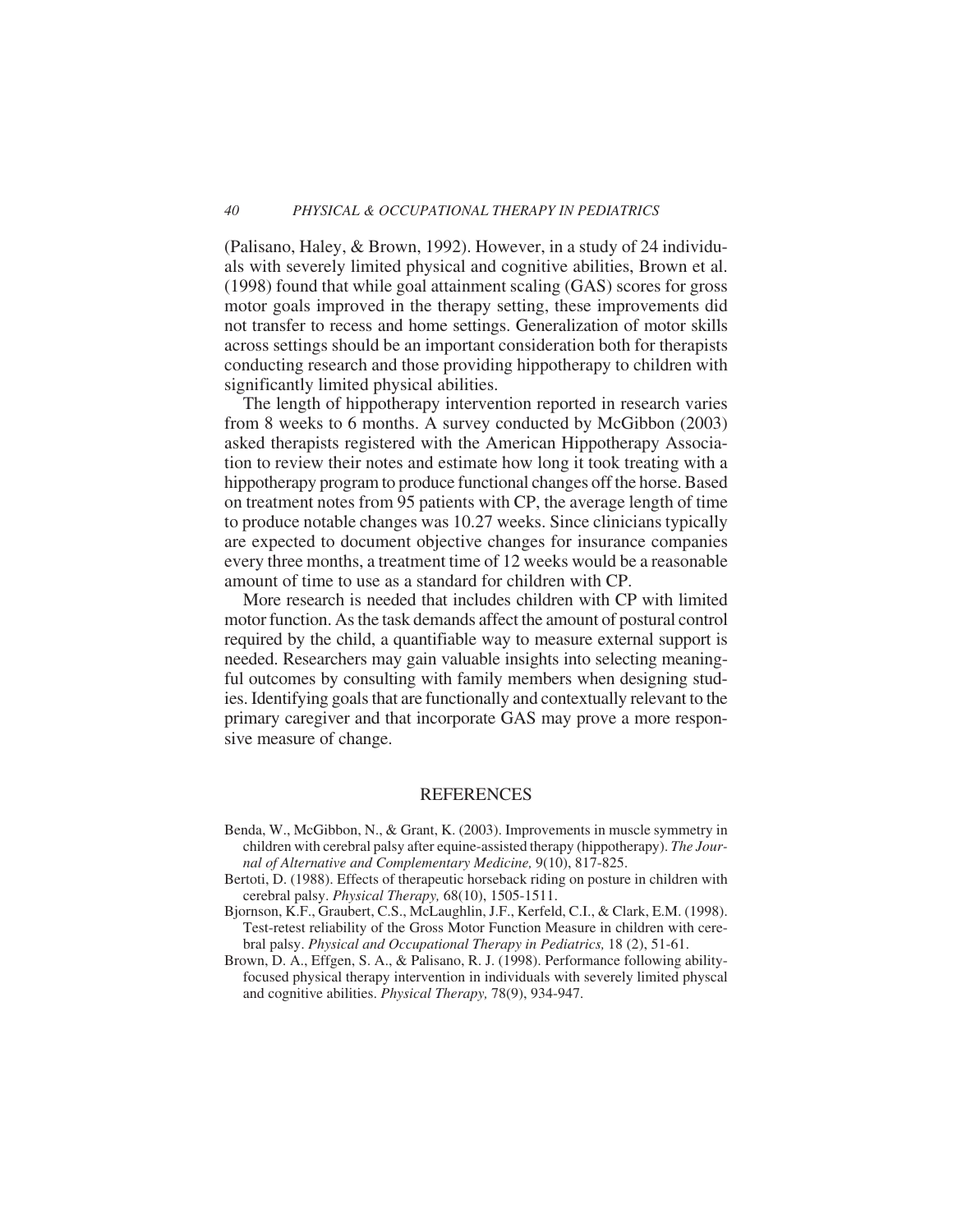- Casady, R. L., & Nichols-Larsen, D. S. (2004). The effect of hippotherapy on ten children with cerebral palsy. *Pediatric Physical Therapy,* 16(3), 165-172.
- Fleck, C. (1992). Hippotherapy: Mechanics of human walking and horseback riding. In: Eagle, B. T., Ed*. Rehab With the Aid of the Horse: A Collection of Studies,* 153-175.
- Haehl, V., Giuliani, C., & Lewis, C. (1999). Influence of hippotherapy on the kinematics and functional performance of two children with cerebral palsy. *Pediatric Physical Therapy,* 11, 89-101.
- Haley, S., Coster, W., Ludlow, L., Haltivanger, J., & Andrellos, P. (1992). *The Pediatric Evaluation of Disability Inventory (PEDI).* Published by the New England Medical Center Hospital.
- Kazdin, A. E., (1982). Single-case research designs: Methods for clinical and applied settings. New York: Oxford University Press.
- Liu, W. Y., Zaino, C. A., & Westcott, S.L. (2000). Anticipatory postural adjustments in children with cerebral palsy and children with typical development during functional reaching: A center of pressure (COP) study. *Pediatric Physical Therapy,* 12, 218-219.
- MacKinnon, J., Noh, S., Lariviere, J., MacPhail, A., Allan, D., & Laliberte, D. (1995). A study of therapeutic effects of horseback riding for children with cerebral palsy. *Physical and Occupational Therapy in Pediatrics,* 15, 17-31.
- MacPhail, H., Edwards, J., Golding, J., Miller, K., Mosier, C., & Zwiers, T. (1998). Trunk postural reactions in children with and without cerebral palsy during therapeutic horseback riding. *Pediatric Physical Therapy,* 10, 143-147.
- McGibbon, N., Andrade, C., Widener, G., & Cintas, H. (1998). Effect of an equinemovement therapy program on gait, energy expenditure, and motor function in children with spastic cerebral palsy: a pilot study*. Developmental Medicine and Child Neurology,* 40, 754-762.
- McGibbon, N. (2003). A retrospective study of hippotherapy patients' responses to treatment. *American Hippotherapy News,* Spring, 2003.
- Myhr, U. (1993*). Manual for the Sitting Assessment Scale.* Boden University College of Health Sciences, S-961 36, Boden, Sweden.
- Myhr, U., von Wendt, L., & Sandberg, K. (1993). Assessment of sitting in children with cerebral palsy from videofilm: a reliability study. *Physical and Occupational Therapy in Pediatrics,* 12(4), 21-35.
- Nordmark, E., Haggland, G., & Jarnlo, G. (1997). Reliability of the gross motor function measure in cerebral palsy. *Scandinavian Journal of Rehabilitation Medicine,* 29, 25-28.
- *North American Riding for the Handicapped Association* (N.AR.H.A) (1998). North American Riding for the Handicapped Association, P.O.Box 33150, Denver, Colorado, 80233.
- Palisano, R. J., Haley, S. M., & Brown, D. D. Goal attainment scaling as a measure of change in infants with motor delays. *Physical Therapy,* 72, 432-437.
- Palisano, R. J., Rosenbaum P., Walter, S., Russell, D., Wood, E., & Galuppi, B. (1997). Gross motor function classification system for cerebral palsy. *Developmental Medicine and Child Neurology,* 39, 214-223.